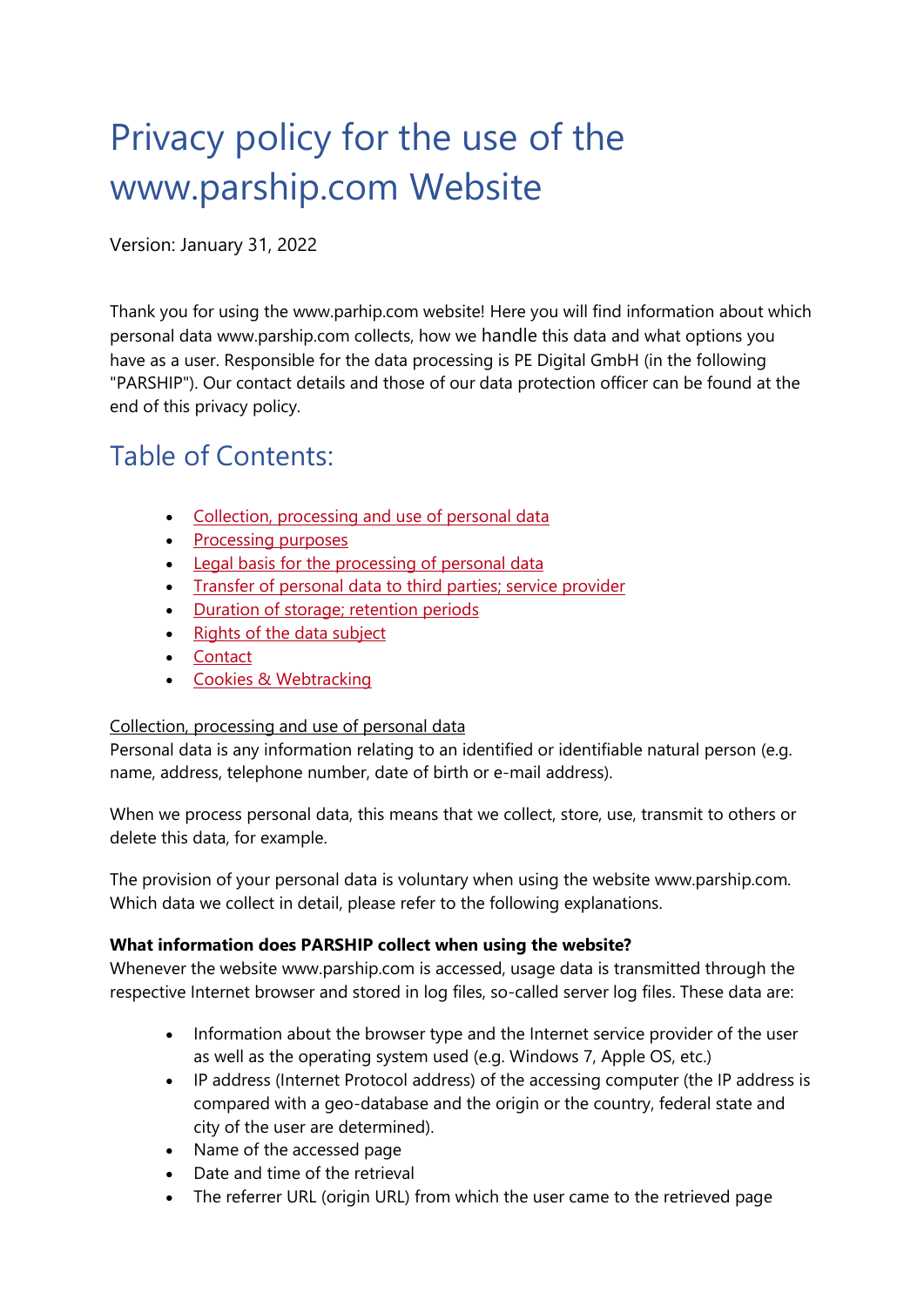- Transferred amount of data
- Status message as to whether the retrieval was successful
- Session identification number
- Session participant pseudonym
- Screen resolution used

### **Communication with PARSHIP**

PARSHIP makes it possible to make contact on its website in the imprint and stores in this context the following data:

- E-mail address
- Content of the e-mail

In this case, the communication is encrypted.

#### Processing purposes

PARSHIP processes the personal data of its users for the following purposes:

• For the functionality of the website, to optimize the website and to ensure the security of the PARSHIP 's information technology systems. In this connection, PARSHIP uses technically necessary cookies. PARSHIP does not create a user profile in this context. (The legal basis is the legitimate interest of PARSHIP that the website can be used safely and easily and that the quality of our website and its contents is constantly improved.)

# Legal basis for the processing of personal data

If the processing is necessary to safeguard the legitimate interest of PARSHIP and the interests, fundamental rights and fundamental freedoms of the person concerned do not prevail over the first-mentioned interest, Art. 6 para. 1 S. 1 lit. f GDPR as legal basis for processing.

#### Transfer of personal data to third parties; service provider

Your personal data may be transferred to third parties as far as PARSHIP should be obliged to do so due to legal provisions or enforceable official or court orders.

#### **Service provider**

PARSHIP reserves the right to use service providers when collecting or processing personal data. Service providers receive only the personal data they need for their specific activity from PARSHIP. PARSHIP uses e.g. Service providers for the technical application process as well as hosting. As a rule, service providers are integrated as so-called data processors, who are only allowed to process the personal data of the users of this online service in accordance with the instructions of PARSHIP.

# **Transfer of data to non-EEA countries**

PARSHIP may also transfer personal data to third parties or processors located in non-EEA countries. In this case, we ensure before the transfer that either an adequate level of data protection exists at the recipient (e.g. based on an adequacy decision of the EU Commission for the respective country or the agreement of so-called EU standard contractual clauses of the European Union with the recipient in accordance with Art. 46 GDPR using additional technical and organizational protection measures) or sufficient consent of our users is available.